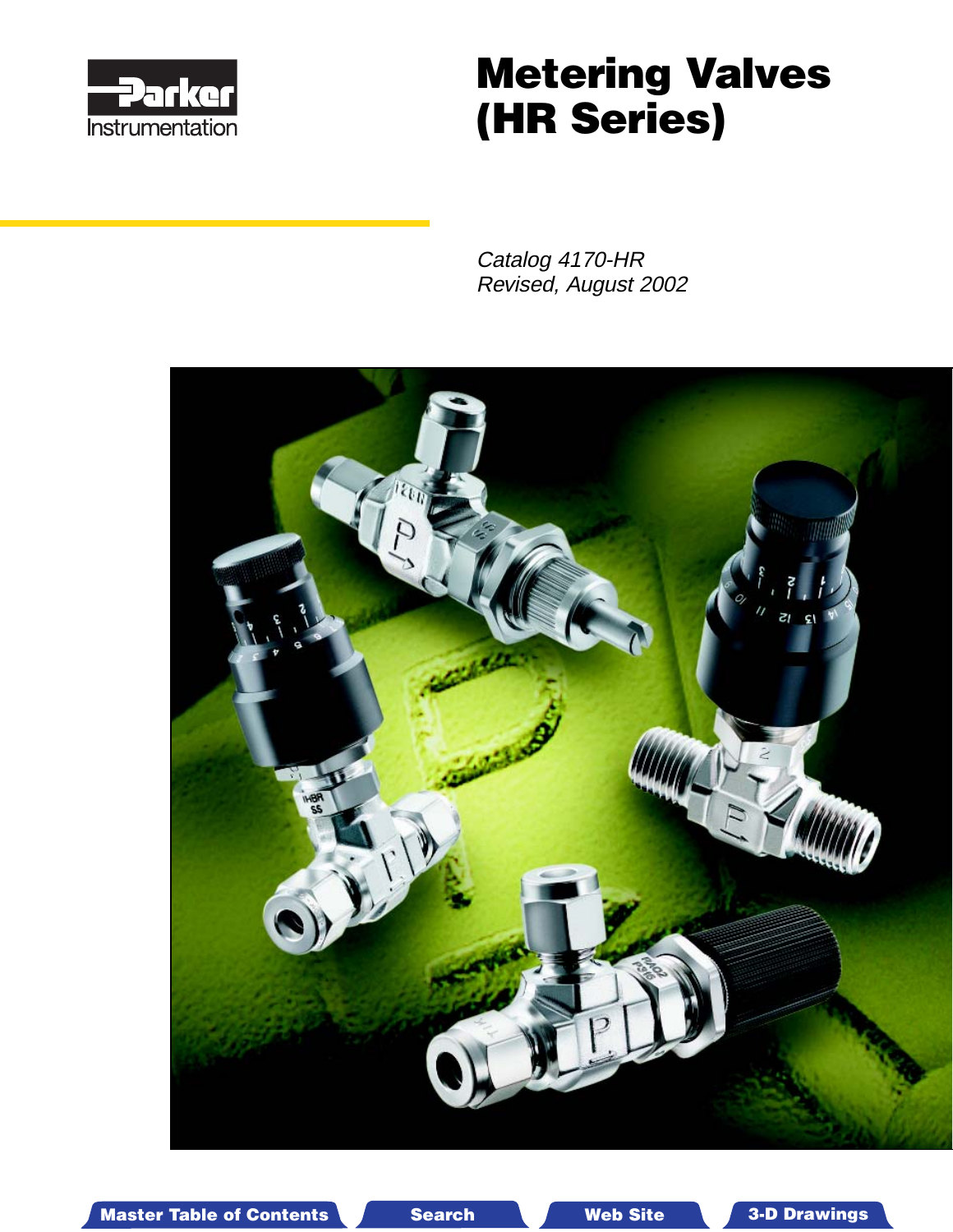### **Introduction**

Parker HR Series Metering Valves provide the highest degree of precision metering for moderate pressure applications. A choice of seven precision ground, tapered flat, non-rotating and non-rising valve stems enable repeatable metering at flow capacities as low as 0.0004  $C_{\!\scriptscriptstyle\vee}$ . With 15 stem turns, this valve offers the ultimate in precision flow control. This series also features shut-off capability not found in most metering valves.

#### **Features**

- Bubble tight shut-off
- Special fine pitch thread with 15 turn resolution is isolated from contact with process fluids
- Non-rotating/non-rising valve stem design provides smooth, non-reversing flow characteristics
- Seven optional valve stem tapers
- Special orifice liner assures long life
- Panel or in-line mounting
- Angle or in-line patterns
- Brass or 316 SS forged body construction
- 100% function tested for actuation and shut-off

### **Specifications**

#### **Pressure Rating at all temperatures:**

250 psig (17 bar) CWP

#### **Flow Data:**

#### **H0**

Orifice: 0.000002 in2 In-line pattern:  $C_v = 0.0004$ ;  $X_\tau = 0.85$ Angle pattern:  $C_v = 0.0004$ ;  $X_T = 0.66$ **H1** Orifice: 0.000083 in2 In-line pattern:  $C_v = 0.0070$ ;  $X_T = 0.85$ Angle pattern:  $C_v = 0.0070$ ;  $X_\tau = 0.66$ **H2** Orifice: 0.000168 in2 In-line pattern:  $C_v = 0.0140$ ;  $X_T = 0.85$ Angle pattern:  $C_v = 0.0140$ ;  $X_T = 0.66$ **H3**

Orifice: 0.000241 in2

In-line pattern:  $C_v = 0.0200$ ;  $X_T = 0.85$ Angle pattern:  $C_v = 0.0210$ ;  $X_T = 0.66$ 

**H4** Orifice: 0.000674 in2 In-line pattern:  $C_v = 0.0300; X_T = 0.85$ Angle pattern:  $C_v = 0.0320$ ;  $X_\tau = 0.66$ 

#### **H5**

Orifice: 0.002325 in2 In-line pattern:  $C_v = 0.0470$ ;  $X_\tau = 0.85$ Angle pattern:  $C_v = 0.0490; X_T = 0.66$ 

#### **H6**

Orifice: 0.006227 in2 In-line pattern:  $C_v = 0.1180$ ;  $X_T = 0.85$ Angle pattern:  $C_v = 0.1550$ ;  $X_T = 0.66$ **Turns to open: 15 +/- 1**



Model Shown: 2A-H0A-NE-SS-TC

### **Valve / Seal Temperature Ratings**

Buna-N Rubber: -50 °F to 300 °F (-47 °C to 149 °C) Ethylene Propylene Rubber: -50 °F to 300 °F (-47 °C to 149 °C) Neoprene Rubber: -50 °F to 300 °F (-47 °C to 149 °C) Fluorocarbon Rubber\*: -25 °F to 400 °F (-32 °C to 204 °C) Highly Fluorinated Fluorocarbon Rubber: -25 °F to 200 °F (-32 °C to 93 °C)

\***Note**: The Turns Counter Handle (TC) requires the HT option for use at temperatures above 300 °F (149 °C).

Flow tested in accordance with ISA S75.02. Gas flow will be choked when  $P_1 - P_2 / P_1 = x_7$ .

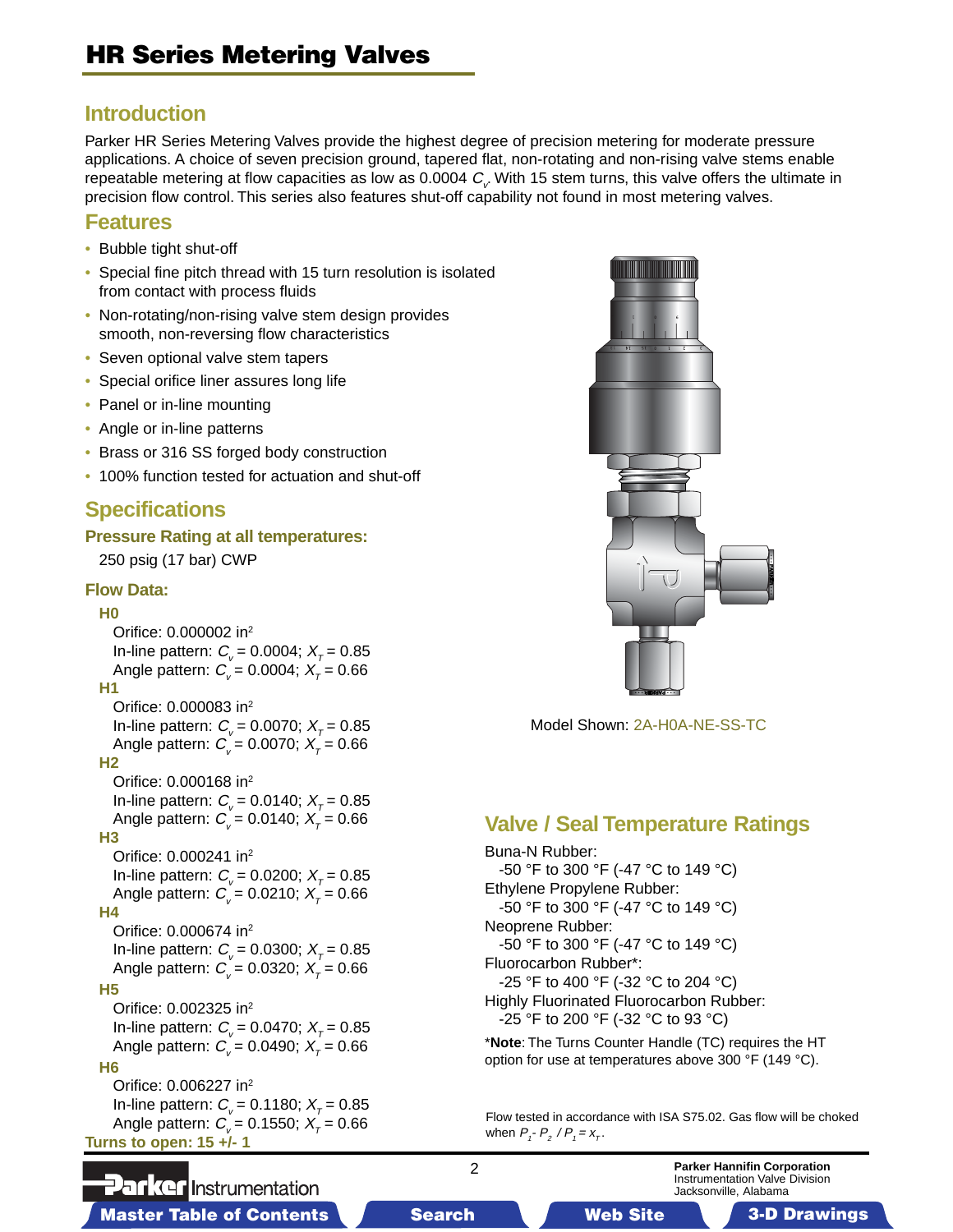### **Dimensions**

| <b>Basic</b>  | <b>End Connections</b>              |                          | <b>Dimensions</b> |      |             |      |             |      |      |      |
|---------------|-------------------------------------|--------------------------|-------------------|------|-------------|------|-------------|------|------|------|
| Part          | (Inlet)<br>(Outlet)                 |                          |                   | A†   | B†          |      | C           |      | D    |      |
| <b>Number</b> | Port 1                              | Port 2                   | <b>Inch</b>       | mm   | <b>Inch</b> | mm   | <b>Inch</b> | mm   | Inch | mm   |
| $1A-H#A$      |                                     | 1/16" Compression A-LOK® | 0.92              | 23.4 | 0.92        | 23.4 | 0.41        | 10.4 | 0.73 | 18.5 |
| $1Z-H#A$      |                                     | 1/16" Compression CPI™   | 0.92              | 23.4 | 0.92        | 23.4 | 0.41        | 10.4 | 0.73 | 18.5 |
| 2A-H#L        |                                     | 1/8" Compression A-LOK®  | 1.03              | 26.2 | 1.03        | 26.2 | 0.41        | 10.4 | 0.85 | 21.6 |
| 2A-H#A        |                                     |                          | 1.03              | 26.2 | 1.03        | 26.2 | 0.41        | 10.4 | 0.73 | 18.5 |
| $2F-H#L$      |                                     | 1/8" Female NPT          | 0.93              | 23.6 | 0.93        | 23.6 | 0.41        | 10.4 | 0.85 | 21.6 |
| $2F-H#A$      |                                     |                          | 0.93              | 23.6 | 0.93        | 23.6 | 0.41        | 10.4 | 0.73 | 18.5 |
| 2Z-H#L        |                                     | 1/8" Compression CPI™    | 1.03              | 26.2 | 1.03        | 26.2 | 0.41        | 10.4 | 0.85 | 21.6 |
| 2Z-H#A        |                                     |                          | 1.03              | 26.2 | 1.03        | 26.2 | 0.41        | 10.4 | 0.73 | 18.5 |
| 4A-H#L        | 1/4" Compression A-LOK <sup>®</sup> |                          | 1.11              | 28.2 | 1.11        | 28.2 | 0.41        | 10.4 | 0.85 | 21.6 |
| 4A-H#A        |                                     |                          | 1.11              | 28.2 | 1.11        | 28.2 | 0.41        | 10.4 | 0.73 | 18.5 |
| 4F-H#L        | 1/4" Female NPT                     |                          | 0.97              | 24.6 | 0.97        | 24.6 | 0.41        | 10.4 | 0.85 | 21.6 |
| $4F-H#A$      |                                     |                          | 0.97              | 24.6 | 0.97        | 24.6 | 0.41        | 10.4 | 0.73 | 18.5 |
| $4M-H#L$      | 1/4" Male NPT                       |                          | 0.93              | 23.6 | 0.93        | 23.6 | 0.41        | 10.4 | 0.85 | 21.6 |
| $4M-H#A$      |                                     |                          | 0.93              | 23.6 | 0.93        | 23.6 | 0.41        | 10.4 | 0.73 | 18.5 |
| 4Z-H#L        | 1/4" Compression CPI™               |                          | 1.11              | 28.2 | 1.11        | 28.2 | 0.41        | 10.4 | 0.85 | 21.6 |
| 4Z-H#A        |                                     |                          | 1.11              | 28.2 | 1.11        | 28.2 | 0.41        | 10.4 | 0.73 | 18.5 |
| $M3A-H#L$     | 3mm Compression A-LOK®              |                          | 1.00              | 25.4 | 1.00        | 25.4 | 0.41        | 10.4 | 0.85 | 21.6 |
| $M3A-H#A$     |                                     |                          | 1.00              | 25.4 | 1.00        | 25.4 | 0.41        | 10.4 | 0.73 | 18.5 |
| $M3Z-H#L$     | 3mm Compression CPI™                |                          | 1.00              | 25.4 | 1.00        | 25.4 | 0.41        | 10.4 | 0.85 | 21.6 |
| $M3Z-H#A$     |                                     |                          | 1.00              | 25.4 | 1.00        | 25.4 | 0.41        | 10.4 | 0.73 | 18.5 |
| $M6A-H#L$     | 6mm Compression A-LOK®              |                          | 1.15              | 29.2 | 1.15        | 29.2 | 0.41        | 10.4 | 0.85 | 21.6 |
| $M6A-H#A$     |                                     |                          | 1.15              | 29.2 | 1.15        | 29.2 | 0.41        | 10.4 | 0.73 | 18.5 |
| $M6Z-H#L$     |                                     | 6mm Compression CPI™     | 1.15              | 29.2 | 1.15        | 29.2 | 0.41        | 10.4 | 0.85 | 21.6 |
| M6Z-H#A       |                                     |                          | 1.15              | 29.2 | 1.15        | 29.2 | 0.41        | 10.4 | 0.73 | 18.5 |

† For CPI™ and A-LOK®, dimensions are measured with nuts in the finger tight position.

### **K Handle Dimensions**

|                | Dimensions  |      |      |      |      |      |  |  |
|----------------|-------------|------|------|------|------|------|--|--|
| <b>Pattern</b> |             |      |      |      |      |      |  |  |
|                | <b>Inch</b> | mm   | Inch | mm   | Inch | mm   |  |  |
| In-line        | 2.35        | 59.7 | 2.35 | 59.7 | 0.78 | 19.8 |  |  |
| Angle          | 2.23        | 56.6 | 2.23 | 56.6 | 0.78 | 19.8 |  |  |

### **TC Handle Dimensions**

|         | <b>Dimensions</b> |      |             |      |             |      |  |
|---------|-------------------|------|-------------|------|-------------|------|--|
| Pattern |                   |      |             |      |             |      |  |
|         | <b>Inch</b>       | mm   | <b>Inch</b> | mm   | <b>Inch</b> | mm   |  |
| In-line | 2.88              | 73.2 | 2.88        | 73.2 | 1.12        | 28.4 |  |
| Angle   | 2.76              | 70.1 | 2.76        | 70.1 | 1.12        | 28.4 |  |

### **NS Handle Dimensions**

|                | <b>Dimensions</b> |      |             |      |      |     |  |
|----------------|-------------------|------|-------------|------|------|-----|--|
| <b>Pattern</b> |                   |      |             |      |      |     |  |
|                | <b>Inch</b>       | mm   | <b>Inch</b> | mm   | Inch | mm  |  |
| In-line        | 2.33              | 59.2 | 2.33        | 59.2 | 0.25 | 6.4 |  |
| Angle          | 2.21              | 56.1 | 2.21        | 56.1 | 0.25 | 6.4 |  |



Model Shown: M6A-H6L-KZ-SS-K

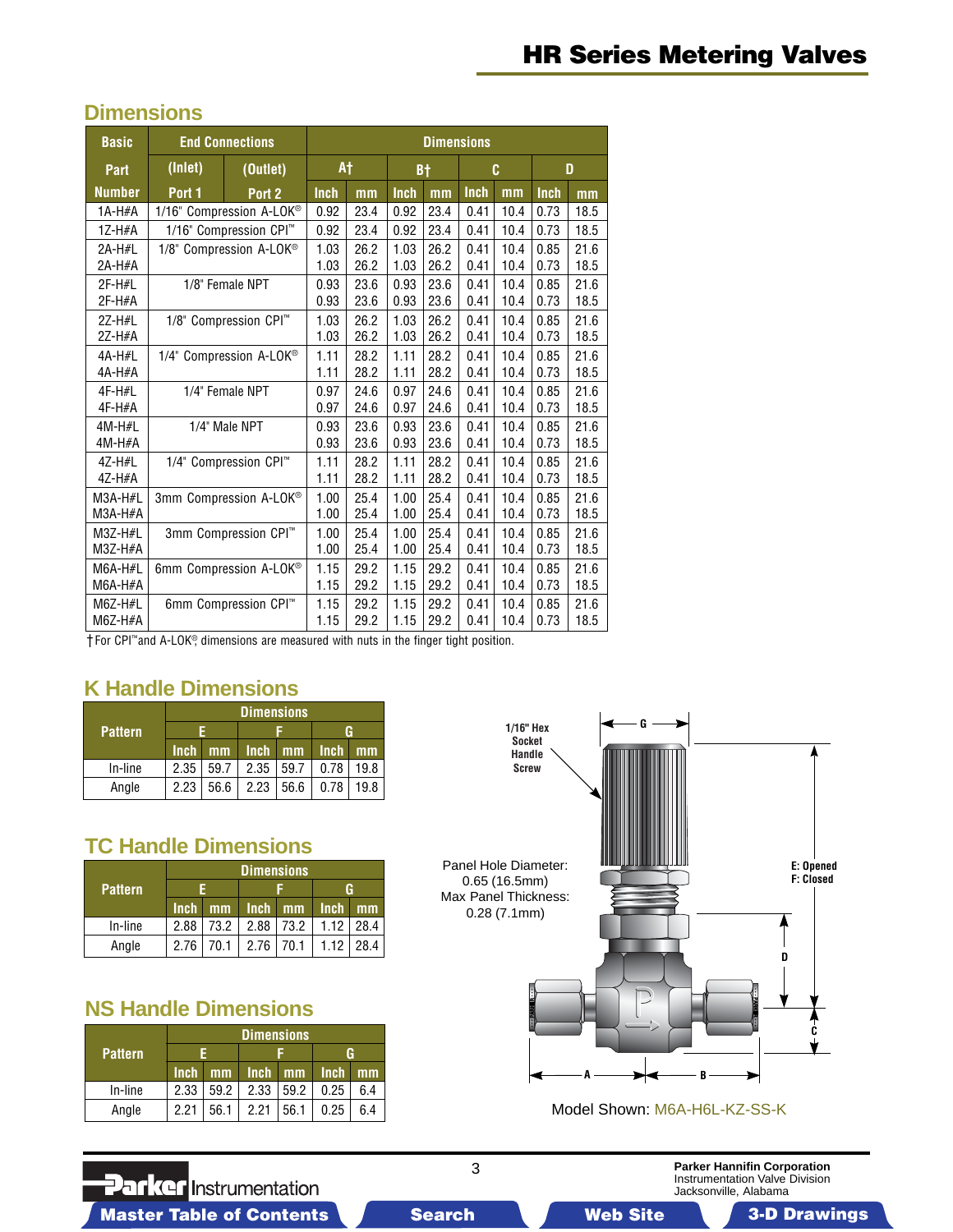### <span id="page-3-0"></span>**How to Order**

The correct part number is easily derived from the following number sequence. The six product characteristics required are coded as shown below.\*Note: If the inlet and outlet ports are the same, eliminate the outlet port designator.

| Example: 4Z | ×<br>$\sim$ |  | - SS -                            | TC.                                                              |
|-------------|-------------|--|-----------------------------------|------------------------------------------------------------------|
| (1)         | (2)         |  | (5)                               | (6)                                                              |
| Inlet       | Outlet      |  | <b>Body</b>                       | Handle                                                           |
| Port        | Port        |  |                                   | Type                                                             |
|             |             |  | $H3L -$<br>(3)<br>Valve/Stem Seal | $\mathbf{V}$ and $\mathbf{V}$<br>(4)<br>Series Material Material |

| <b>Inlet Port</b> | 2)<br><b>Outlet Port</b>                        | $\left 3\right\rangle$<br>Valve/Stem<br><b>Series</b> | $\boldsymbol{4}$<br><b>Seal</b><br><b>Material</b>                                                             | $\left(5\right)$<br><b>Body</b><br><b>Material</b> | 6 <sup>1</sup><br><b>Handle</b><br><b>Type</b>                   |  |
|-------------------|-------------------------------------------------|-------------------------------------------------------|----------------------------------------------------------------------------------------------------------------|----------------------------------------------------|------------------------------------------------------------------|--|
| 1A, 1Z            |                                                 | H#A                                                   | <b>BN</b> - Buna-N Rubber<br><b>EPR</b> - Ethylene<br>Propylene Rubber                                         | <b>SS-</b> Stainless Steel                         | K - Knurled                                                      |  |
| 2A, 2F, 2Z,       | 4A, 4F, 4M, 4Z,<br>M3A, M3Z,<br><b>M6A, M6Z</b> | H#A<br>H#L                                            | NE - Neoprene<br>Rubber<br>V - Fluorocarbon<br>Rubber<br>KZ - Highly Fluorinated<br><b>Fluorocarbon Rubber</b> | <b>B</b> - Brass                                   | <b>TC - Turns</b><br>Counter<br>NS - No Handle<br>(Slotted Stem) |  |

### **Handle Options**



Knurled ABS molded handle provides ease of actuation

### **How to Order Options**



Graduated black-anodized aluminum alloy handle provides a readable count of turns open

Knurled (K) Turns Counter (TC) Slotted Stem (NS)



Screwdriver slot on top of stem may be used for inaccessible locations or tamper resistance

**Oxygen Cleaning** – Add the suffix **-C3** to the end of the part number to receive valves cleaned and assembled for oxygen service in accordance with Parker Specification ES8003. Example: 4A-H1A-EPR-SS-K**-C3**

**High Temperature** – Add the suffix **-HT** to the end of the part number to receive valves with Turns Counter (TC) handles suitable for service above 300 °F (149 °C). Example: M3A-H4L-KZ-SS-TC**-HT**

| <b>WARNING</b>                                                                                                                                                                                                                                                                                                                                                                                                                                                                                                                                                                                                                                                                                                           |                                                                                                                                                                                                |                                                                                               |  |  |  |  |  |  |
|--------------------------------------------------------------------------------------------------------------------------------------------------------------------------------------------------------------------------------------------------------------------------------------------------------------------------------------------------------------------------------------------------------------------------------------------------------------------------------------------------------------------------------------------------------------------------------------------------------------------------------------------------------------------------------------------------------------------------|------------------------------------------------------------------------------------------------------------------------------------------------------------------------------------------------|-----------------------------------------------------------------------------------------------|--|--|--|--|--|--|
| FAILURE, IMPROPER SELECTION OR IMPROPER USE OF THE PRODUCTS AND/OR SYSTEMS DESCRIBED HEREIN OR RELATED ITEMS CAN CAUSE DEATH, PERSONAL<br>INJURY AND PROPERTY DAMAGE.                                                                                                                                                                                                                                                                                                                                                                                                                                                                                                                                                    |                                                                                                                                                                                                |                                                                                               |  |  |  |  |  |  |
| This document and other information from Parker Hannifin Corporation, its subsidiaries and authorized distributors provide product and/or system options for further investigation by users<br>having technical expertise. It is important that you analyze all aspects of your application and review the information concerning the product or system in the current product catalog. Due to<br>the variety of operating conditions and applications for these products or systems, the user, through its own analysis and testing, is solely responsible for making the final selection of the<br>products and systems and assuring that all performance, safety and warning requirements of the application are met. |                                                                                                                                                                                                |                                                                                               |  |  |  |  |  |  |
| subsidiaries at any time without notice.                                                                                                                                                                                                                                                                                                                                                                                                                                                                                                                                                                                                                                                                                 | The products described herein, including without limitation, product features, specifications, designs, availability and pricing, are subject to change by Parker Hannifin Corporation and its |                                                                                               |  |  |  |  |  |  |
| <b>Offer of Sale</b>                                                                                                                                                                                                                                                                                                                                                                                                                                                                                                                                                                                                                                                                                                     |                                                                                                                                                                                                |                                                                                               |  |  |  |  |  |  |
| The items described in this document are hereby offered for sale by Parker Hannifin Corporation, its subsidiaries or its authorized distributors. This offer and its acceptance are governed by<br>the provisions stated in the "Offer of Sale" located in Catalog 4110-U Needle Valves (U Series).                                                                                                                                                                                                                                                                                                                                                                                                                      |                                                                                                                                                                                                |                                                                                               |  |  |  |  |  |  |
| © Copyright 2002, Parker Hannifin Corporation. All Rights Reserved.                                                                                                                                                                                                                                                                                                                                                                                                                                                                                                                                                                                                                                                      |                                                                                                                                                                                                |                                                                                               |  |  |  |  |  |  |
| <b>Parker Instrumentation</b>                                                                                                                                                                                                                                                                                                                                                                                                                                                                                                                                                                                                                                                                                            |                                                                                                                                                                                                | <b>Parker Hannifin Corporation</b><br>Instrumentation Valve Division<br>Jacksonville, Alabama |  |  |  |  |  |  |

Master Table of Contents **Search Master Table of Contents 3-D Drawings** Search Master Table of Contents 3-D Drawings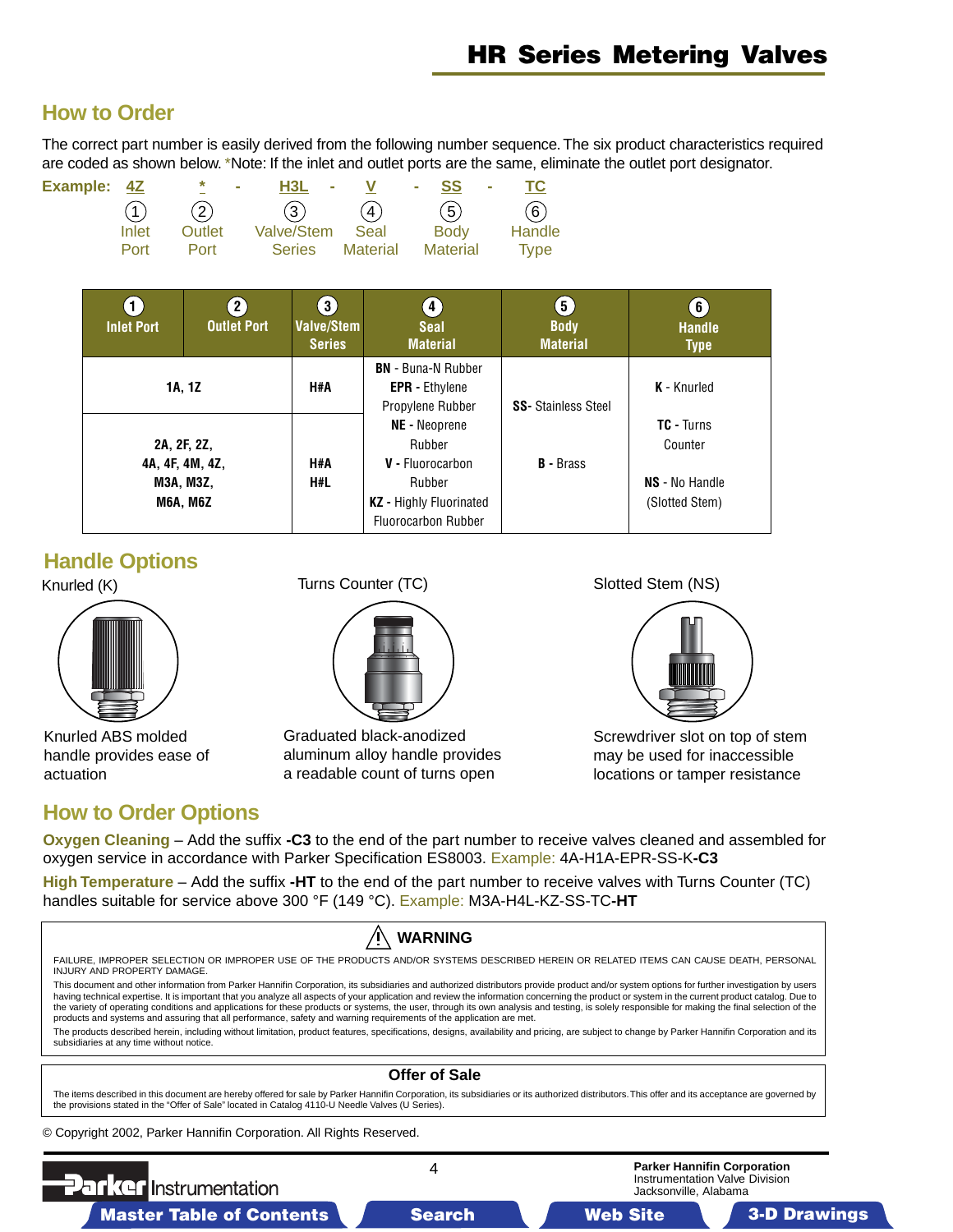## **Materials of Construction**

| Item#          | <b>Description</b>   | <b>Stainless Steel</b>     | <b>Brass</b>               |
|----------------|----------------------|----------------------------|----------------------------|
| 1              | Body                 | ASTM A 182                 | <b>ASTM B 283</b>          |
|                |                      | Type F316                  | Alloy C37700               |
|                |                      |                            | (Nickel Plated)            |
| $\overline{2}$ | <b>Bonnet</b>        | ASTM A 479                 | ASTM B 16                  |
|                |                      | Type 316                   | Alloy C36000               |
|                |                      |                            | (Nickel Plated)            |
| 3              | <b>Bonnet Nut</b>    | ASTM B 16                  | ASTM B 16                  |
|                |                      | Alloy C36000               | <b>Alloy C36000</b>        |
| 4              | Lower Stem           | 316 Stainless Steel        | 316 Stainless Steel        |
| 5              | Orifice              | <b>ASTM A 479</b>          | ASTM B 453                 |
|                |                      | Type 316                   | Alloy C34000               |
| 6              | Orifice Liner        | <b>Mica Filled PTFE</b>    | Mica Filled PTFE           |
| $\overline{7}$ | Stem Guide           | ASTM A 182                 | ASTM B 16                  |
|                |                      | Type F316                  | Alloy C36000               |
| 8              | <b>Upper Stem</b>    | <b>ASTM B 150</b>          | <b>ASTM B 150</b>          |
|                |                      | Alloy C64200               | Alloy C64200               |
| 9              | Spring               | 302 Stainless Steel        | 302 Stainless Steel        |
| 10             | Wave Washer          | Steel                      | Steel                      |
| 11             | Friction Collar*     | Acetal                     | Acetal                     |
| 12             | Stem Washer          | Nylon                      | Nylon                      |
| 13             | Stem Guide Pin       | <b>Alloy Steel</b>         | <b>Alloy Steel</b>         |
| 14             | Orifice Screw        | <b>Stainless Steel</b>     | <b>Stainless Steel</b>     |
| 15             | <b>Panel Nut</b>     | ASTM B 16                  | ASTM B 16                  |
|                |                      | (Nickel Plated)            | (Nickel Plated)            |
| 16             | Handle**             | <b>ABS Plastic</b>         | <b>ABS Plastic</b>         |
| 17             | Handle Set Screw     | <b>Alloy Steel</b>         | <b>Alloy Steel</b>         |
| 18             | Lower Stem 0-Ring*** | <b>Fluorocarbon Rubber</b> | <b>Fluorocarbon Rubber</b> |
| 19             | Orifice O-Ring***    | <b>Fluorocarbon Rubber</b> | <b>Fluorocarbon Rubber</b> |
| 20             | Bonnet O-Ring***     | <b>Fluorocarbon Rubber</b> | <b>Fluorocarbon Rubber</b> |
| 21             | Stem Guide O-Ring*** | <b>Fluorocarbon Rubber</b> | <b>Fluorocarbon Rubber</b> |

 $\star$  Friction Collar is Polymide with HT option

\*\* Acrylonitrile-Butadiene-Styr[ene. Optional handles are ava](#page-3-0)ilable

Optional materials are available - See How to Order

**Parker** Instrumentation

Lubrication: Perfluorinated polyether



# **HR Series Metering Valves**

#### C<sub>c</sub> vs. Turns Open



#### **Water Flow Data**



**Parker Hannifin Corporation** Instrumentation Valve Division Jacksonville, Alabama

5

Master Table of Contents **3. Dearch Master Table of Contents 3-D Drawings Search** Master Table of Contents 3-D Drawings